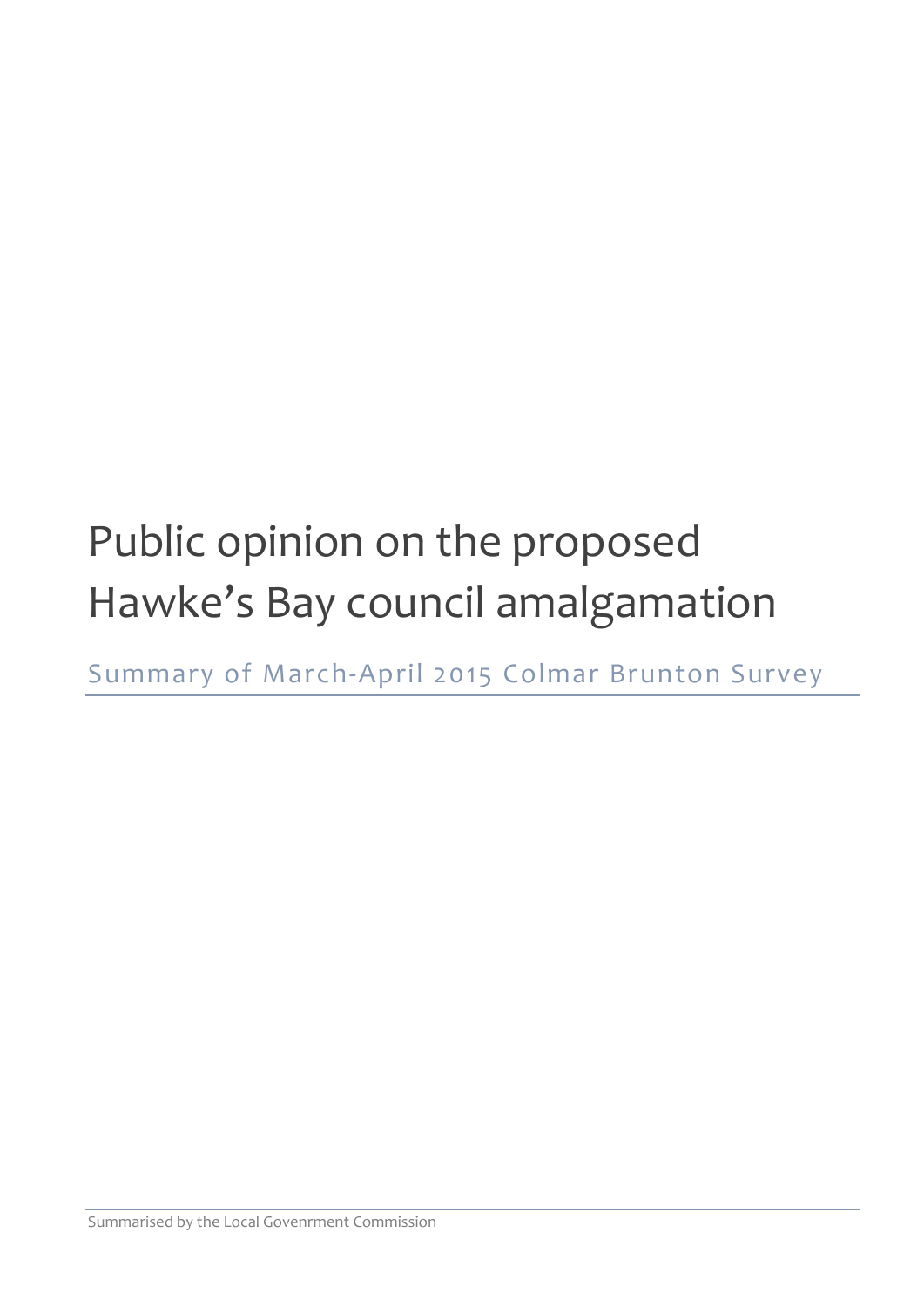## Table of contents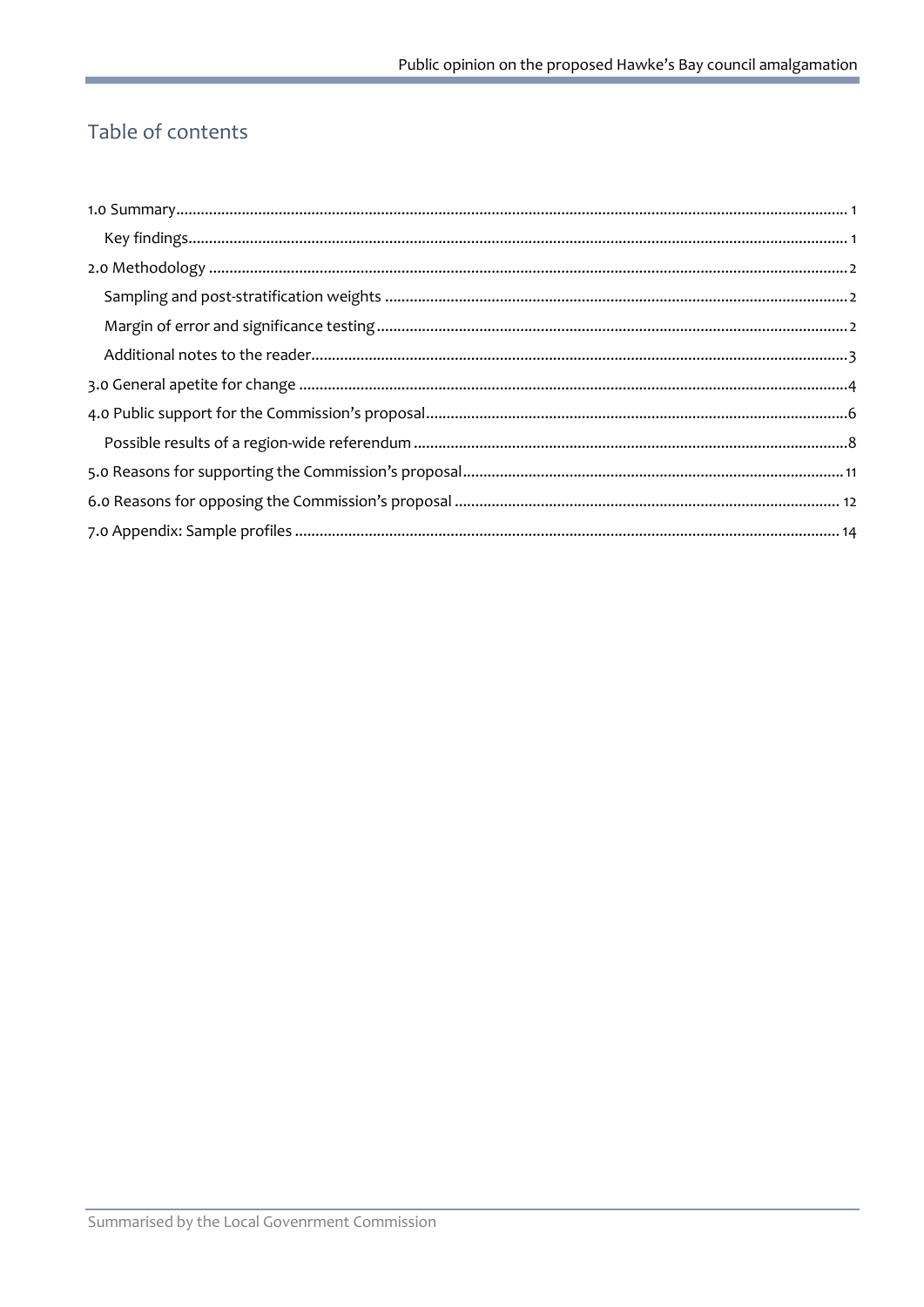## <span id="page-2-0"></span>1.0 Summary

Colmar Brunton carried out 2,029 Computer Assisted Telephone Interviews (CATI) and door-to-door interviews with Hawke's Bay, Rangitikei and Taupo residents aged 18 and over from 6 to 22 March 2015. The average interview duration was just under six minutes. The response rates were 35% for the telephone survey, and 80% for the door-to-door survey.

## <span id="page-2-1"></span>Key findings

Key findings from the survey are as follows:

#### Support for Local Government Commission's proposal

Overall, 57% of residents were against the proposal and 38% were in in favour of it. The remaining residents don't know (5%).

Support for the proposal was higher than average among Hastings residents, whereas Napier and Wairoa residents are more likely than average to oppose it. Support for the proposal among Central Hawke's Bay residents is similar to the average across the whole region. Rangitikei and Taupo residents are more likely than others to say they're unsure.



#### Main reasons for supporting the proposal

The main reasons for supporting the proposal are that it will increase efficiency (36%), and that it will give the region one voice (34%).

#### Main reasons for opposing the proposal

Overall, a diverse range of reasons are given for opposing the proposal. Around one quarter say the current structure works well (26%), and around two in ten 'opposing' residents give other reasons such as local communities will lose out (23%), each area is distinct (23%), it will reduce local decision making (20%), and there will be cost or debt issues (19%).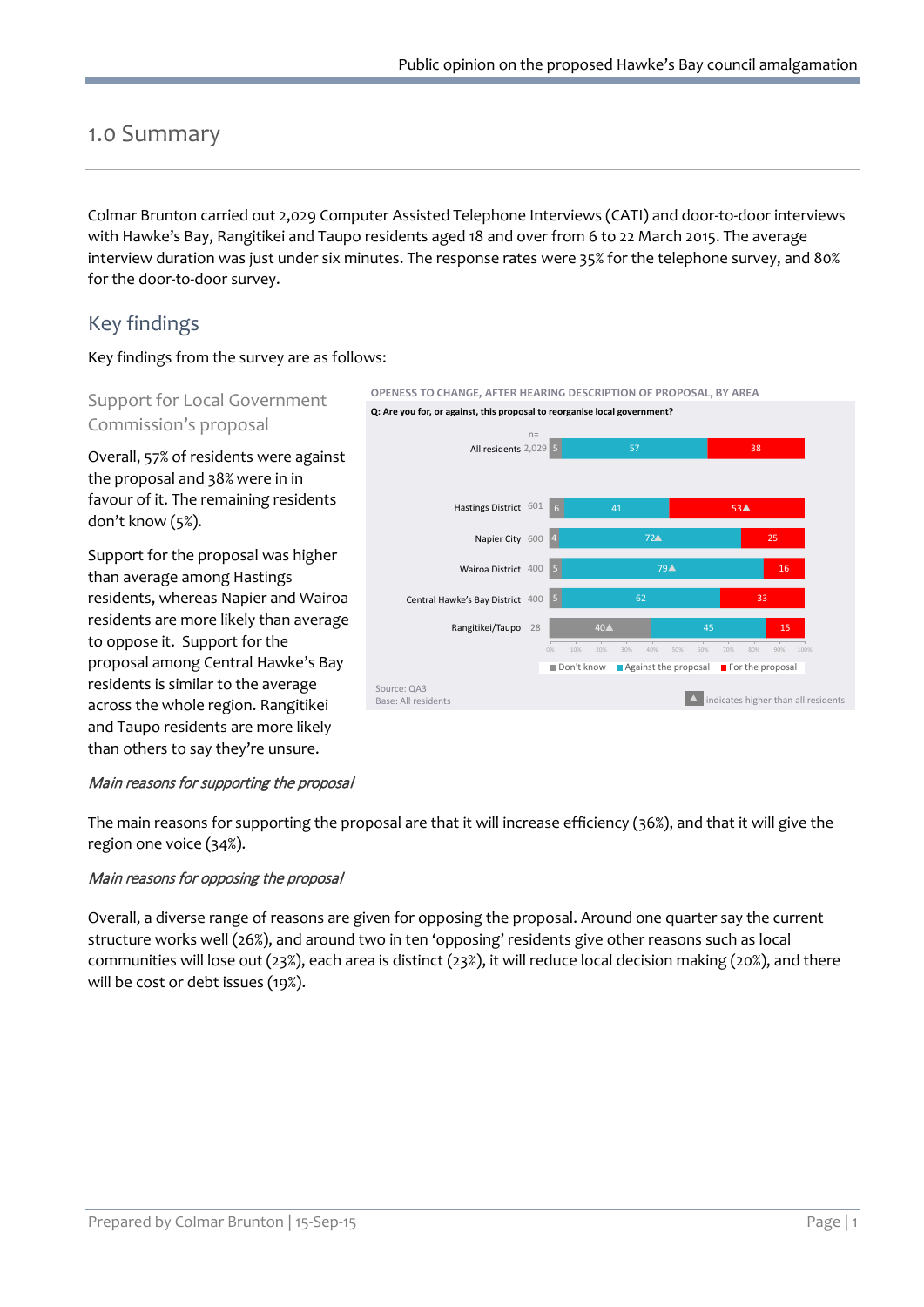## <span id="page-3-0"></span>2.0 Methodology

Colmar Brunton carried out 2,029 Computer Assisted Telephone Interviews (CATI) and door-to-door interviews with Hawke's Bay, Rangitikei and Taupo residents aged 18 and over from 6 to 22 March 2015. The average interview duration was just under six minutes.

## <span id="page-3-1"></span>Sampling and post-stratification weights

A disproportionate sample scheme was employed to enable separate analysis by area, including Wairoa District, Hastings District, Napier City, Central Hawke's Bay District and areas in Rangitikei and Taupo where regional services are currently provided by the Hawke's Bay Regional Council.

This disproportionate sample was corrected at the weighting stage, so the overall findings are representative of the entire region.

#### Telephone interviews

The survey used Random Digit Dialling (RDD). An RDD sample frame includes all households with landline telephones, including those with unlisted numbers. Telephone numbers were randomly drawn from known number ranges within Wairoa District, Hastings District, Napier City, Central Hawkes Bay District, and interviewers asked to speak with the person in the household aged 18 years or over who had the next birthday.

A sampling scheme that selects only one person per household is subject to a household size bias, where people from large households have a different chance of being included than people from small households. To correct for this, the telephone data were weighted by household size (defined as the number of eligible respondents who live in the household).

As this was a random sample of the population, small variations will exist between the sample and the New Zealand population. Results have therefore been post-weighted by age, gender, and ethnicity (Māori vs non-Māori) to ensure that overall results represent the population in each sampling area on these variables.

Two thousand and twenty nine telephone interviews were carried out in total. The response rate for the telephone survey was 35%, which is fairly high for a survey of this nature.

#### Door-to-door interviews

The Commission provided Colmar Brunton with a list of registered voters in Rangitikei and Taupo whose regional services are provided by Hawke's Bay Regional Council. Interviewers approached each house in the two affected areas, and carried out multiple call-backs over a two week period to interview each respondent.

Twenty eight door-to-door interviews were carried out in total. The response rate for the door-to-door survey was 80%.

## <span id="page-3-2"></span>Margin of error and significance testing

The maximum margin of sampling error is approximately +/- 2.2 percentage points at the 95% confidence level. This is the sampling error for a simple random sample of 2,029 people. The table on the following page displayed the approximate sampling error for each surveyed area.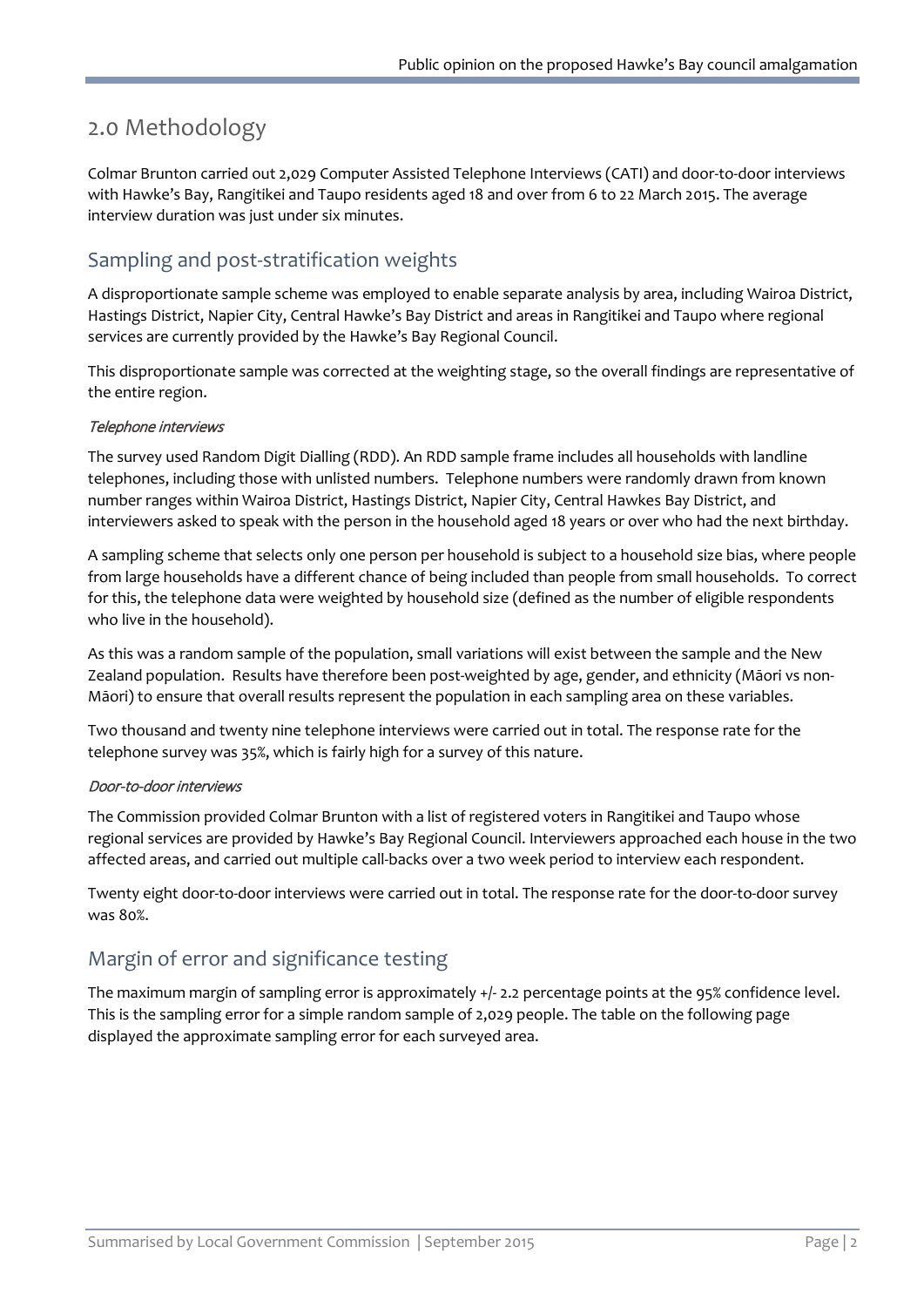NUMBER OF INTERVIEWS AND SAMPLING ERROR BY AREA

|                                 | Number of interviews | Maximum margin of error<br>(percentage points) |
|---------------------------------|----------------------|------------------------------------------------|
| Wairoa District                 | 400                  | $+/- 4.9$                                      |
| Hastings District               | 601                  | $+/- 4.0$                                      |
| Napier City                     | 600                  | $+/- 4.0$                                      |
| Central Hawkes Bay District     | 400                  | $+/- 4.9$                                      |
| Rangitikei and Taupo (combined) | 28                   | $+/- 8.4$                                      |
| Taupo                           | 18                   | $+/- 11.0$                                     |
| Rangitikei                      | 10                   | $+/- 13.2$                                     |

Notes: Margins of error are for a result of around 50%, at the 95% confidence level. Results substantially higher or lower than 50% have smaller margins of error. Sampling error for the Taupo and Rangitikei results were calculated based on a population size of 23 for Taupo and 12 for Rangitikei (this is the total number of registered voters in each area after removing those who have moved away from each area).

Throughout this report, only statistically significant differences at the 95% confidence level between sub-groups of the survey population are presented unless otherwise specified. Chi-square tests of difference were used for all subgroup analysis.

## <span id="page-4-0"></span>Additional notes to the reader

- Please note that occasionally the percentages in the charts and tables do not add up to 100, or the nett percentages presented within the text of the report. This is because a) some questions ask for multiple responses, or b) each percentage in the charts and tables has been rounded to a whole number. When calculating the nett percentages, only the final result has been rounded to a whole number. This reduces the influence of rounding error in the final result.
- The base sizes shown in the tables and graphs are unweighted (as the statistical reliability of results is determined by unweighted base sizes). The percentages in the tables and graphs use weighted data to ensure the survey results are representative of the population of interest.
- While fieldwork for this survey was taking place, the results of a similar online survey were publically released by an independent party. That survey was carried out online, and employed an online panel sample. In our view the present survey is more robust than an online survey, due primarily to the much wider population coverage of an RDD landline sample frame. An RDD sample frame covers all residents in the area with a landline telephone, including those with unlisted numbers (around 98,700 residents aged 18 years and over with a landline telephone). The online panel sample frame covered only those Hawke's Bay residents who are members of the online panel (around 6,300 residents aged 15+).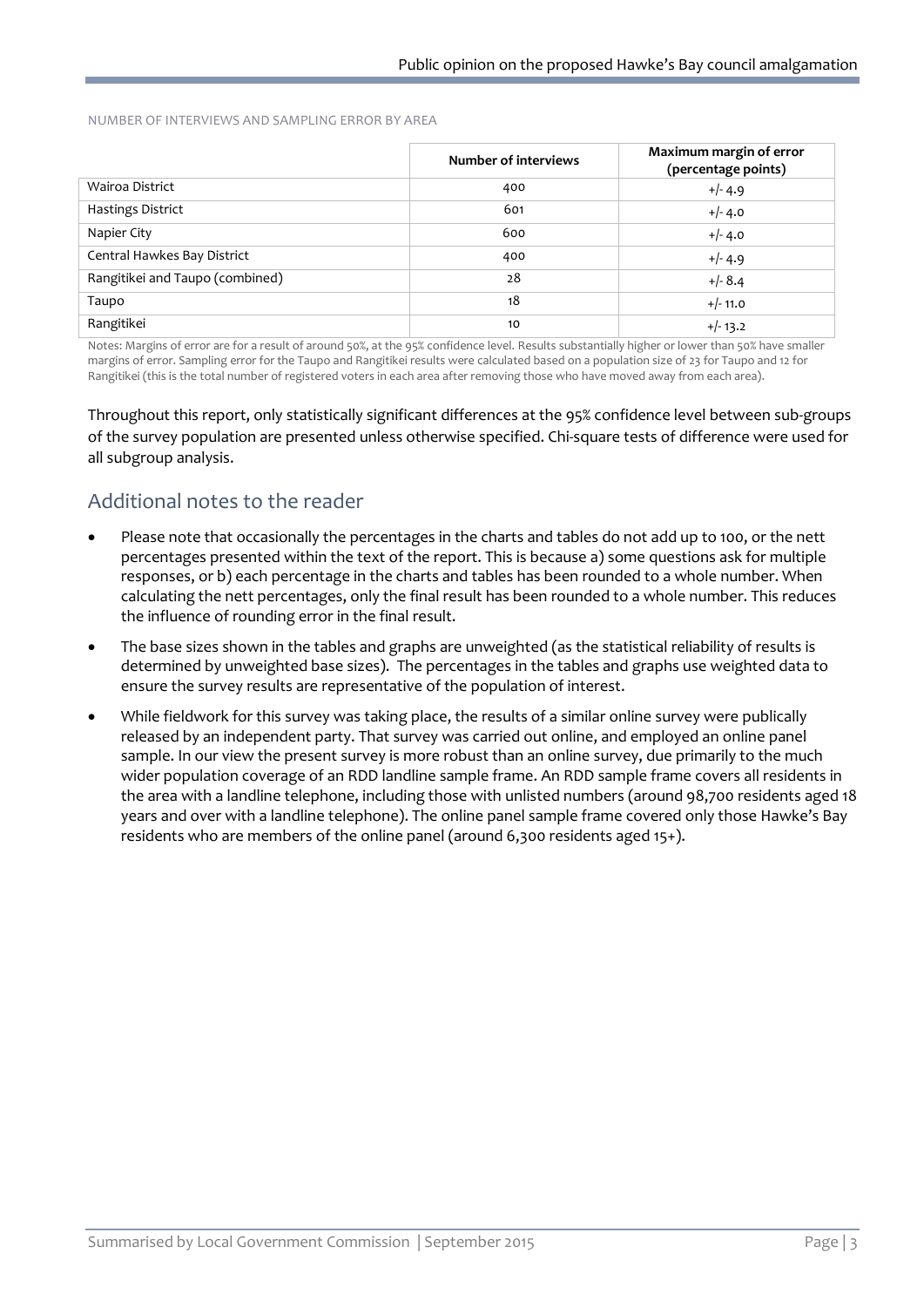## <span id="page-5-0"></span>3.0 General apetite for change

Before giving residents a description of the Local Government Commission's proposal, interviewers asked each resident whether they thought the way councils in Hawke's Bay are organised should remain the same, or change. The chart below shows general apetite for change among all residents, and among residents in each of the five affected areas.



On average, one third of all residents are open to changing the way councils in Hawke's Bay are organised (35%), and almost six in ten want things to remain the same (57%). The rest either don't know or have no opinion (8%).

Support for change is higher than average among Hastings residents, whereas Napier and Wairoa residents are more likely than average to want local councils to remain the same.

Support for change among Central Hawke's Bay residents is similar to the average across the whole region. Rangitikei and Taupo residents are more likely than others to say they're unsure.

Groups more likely than average to want change include:

- NZ Europeans (38%)
- 45 to 54 year olds (41%)
- 55 to 64 year olds (40%)
- Households with a relatively high annual income \$120,000 per year or more (54%)
- Those 'very likely' to vote in a referendum (39%)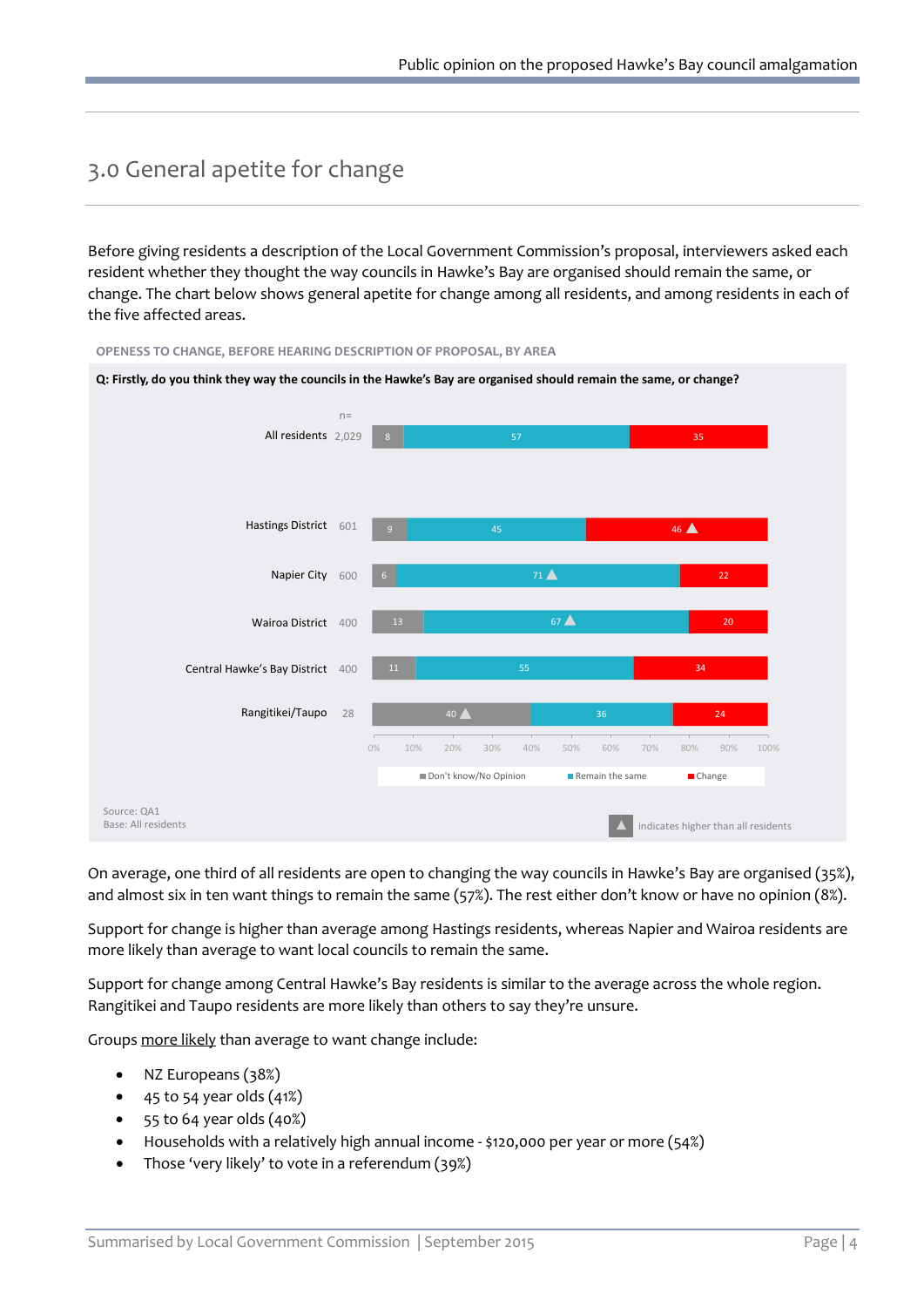Groups more likely than average to want things to remain the same include:

- Māori (68%)
- Pacific peoples (84%)
- Younger people aged 18 24 years (72%)
- Older people aged 65 years or more (62%)
- Households with three or more people of voting age (64%)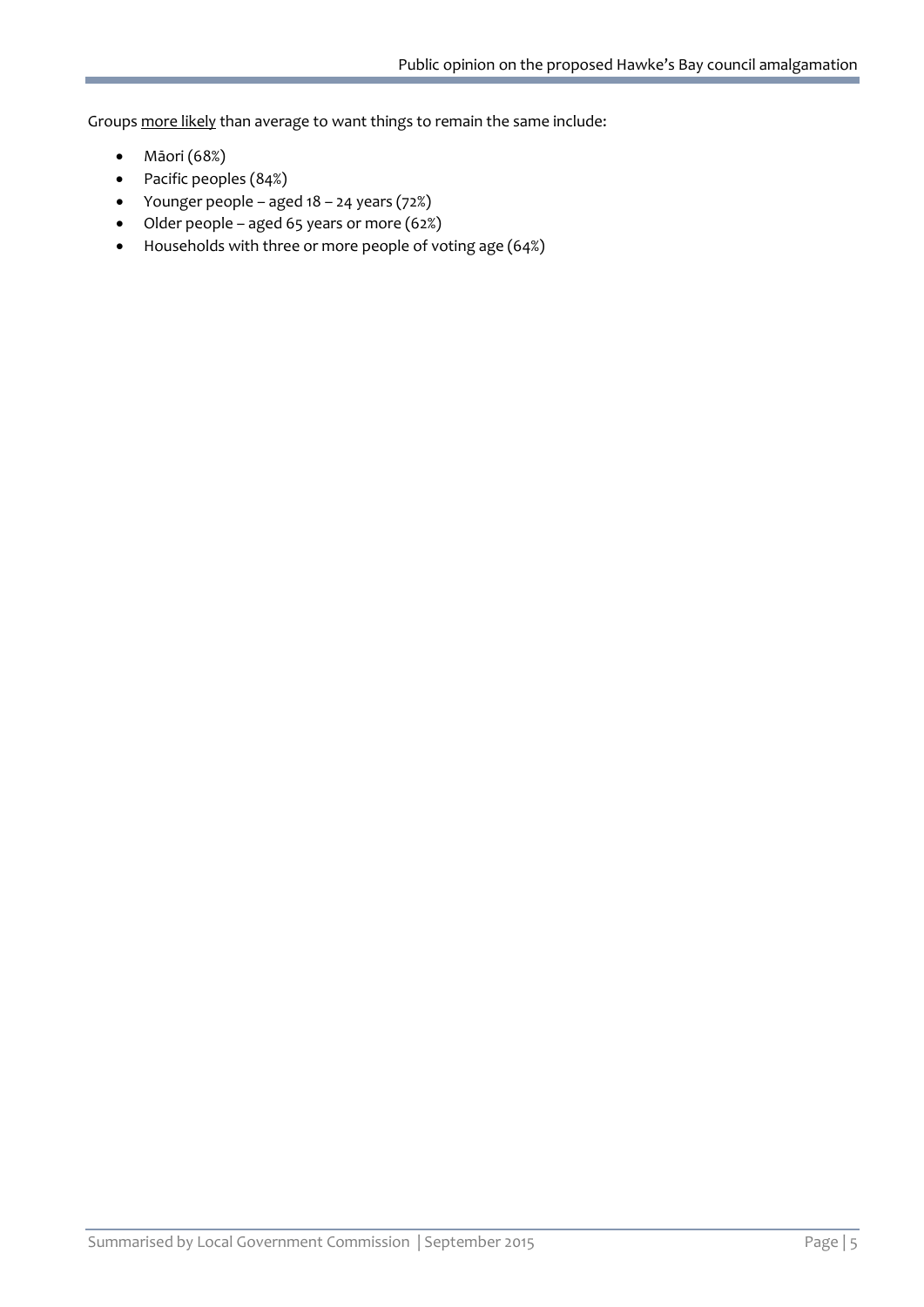# <span id="page-7-0"></span>4.0 Public support for the Commission's proposal

Residents were then provided the following description of the Local Government Commission's proposal for reorganising local government.

*The Local Government Commission's proposal involves one council for the whole of the Hawke's Bay. This would merge the existing local authorities and the regional council into one authority which would make decisions across the region. Voters would elect one mayor and 18 councillors from wards across the region. A second tier of five local boards would make decisions about local services.*

After being provided this information, interviewers asked residents if they were for or against this proposal to reorganise local government in the region. The chart below shows support for and opposition to this proposal among all residents, and among residents in each of the five affected areas.



**OPENESS TO CHANGE, AFTER HEARING DESCRIPTION OF PROPOSAL, BY AREA**

Hearing details of the proposal appears to influence some residents towards change, as significantly more residents say they are for the proposal (38%, compared to 35% who had some apetite for change before being provided the proposal). Overall however, a greater proportion of residents are against the proposal than for it, with almost six in ten residents saying they're against the proposal (57%). The remaining residents don't know (5%).

Support for the proposal is higher than average among Hastings residents, whereas Napier and Wairoa residents are more likely than average to oppose it.

Support for the proposal among Central Hawke's Bay residents is similar to the average across the whole region. Rangitikei and Taupo residents are more likely than others to say they're unsure.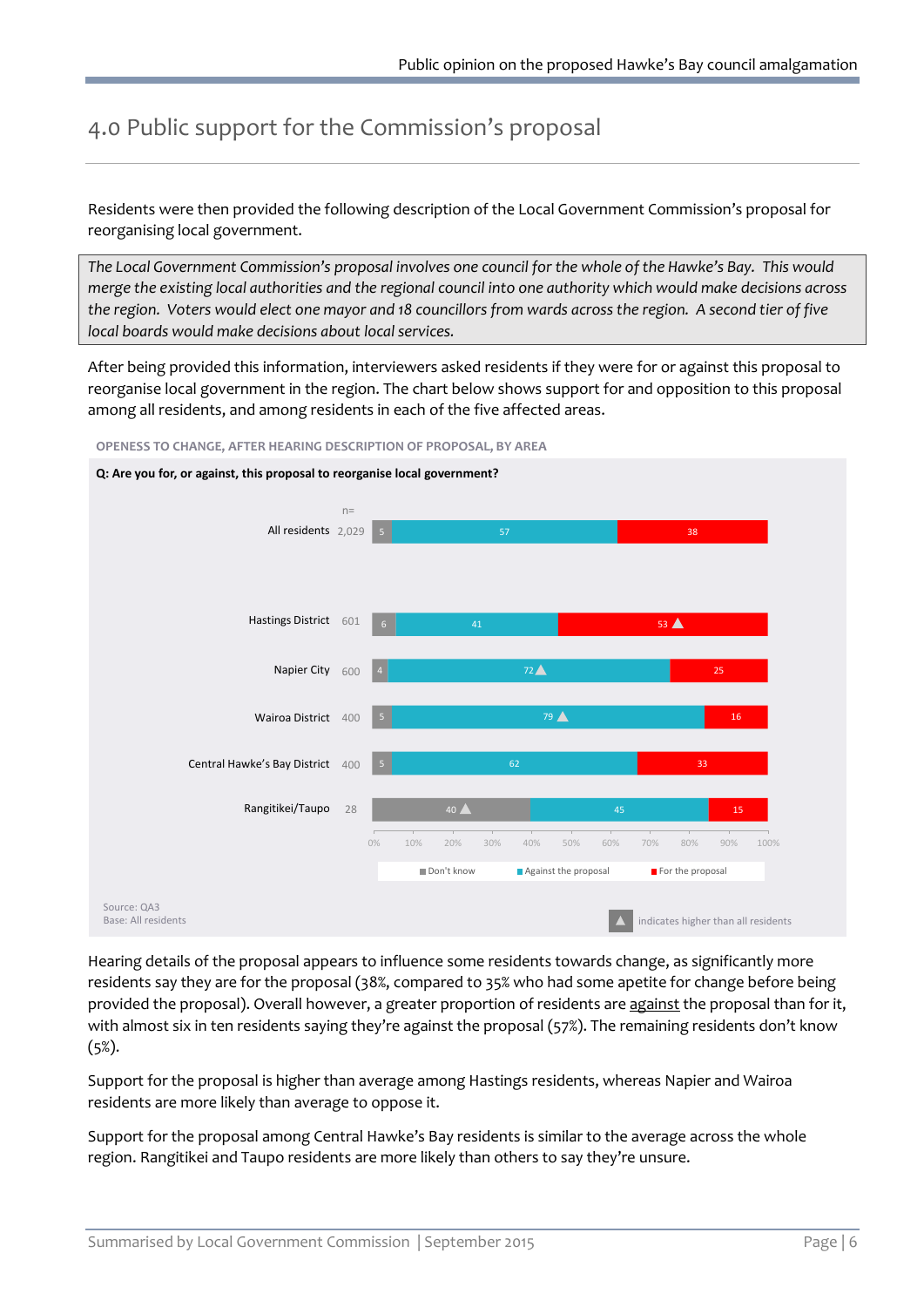Groups more likely than average to support the proposal are:

- $\bullet$  Males  $(44%)$
- 25 to 34 year olds (53%)
- Resident with a relatively high household income over \$120,000 per year (49%)
- Those who 'did not vote' in the last local authority election (54%)

Groups more likely than average to oppose the proposal are:

- Older residents aged 65 years or over (65%)
- Māori (62%)
- Those who 'voted' in the last local authority election (63%)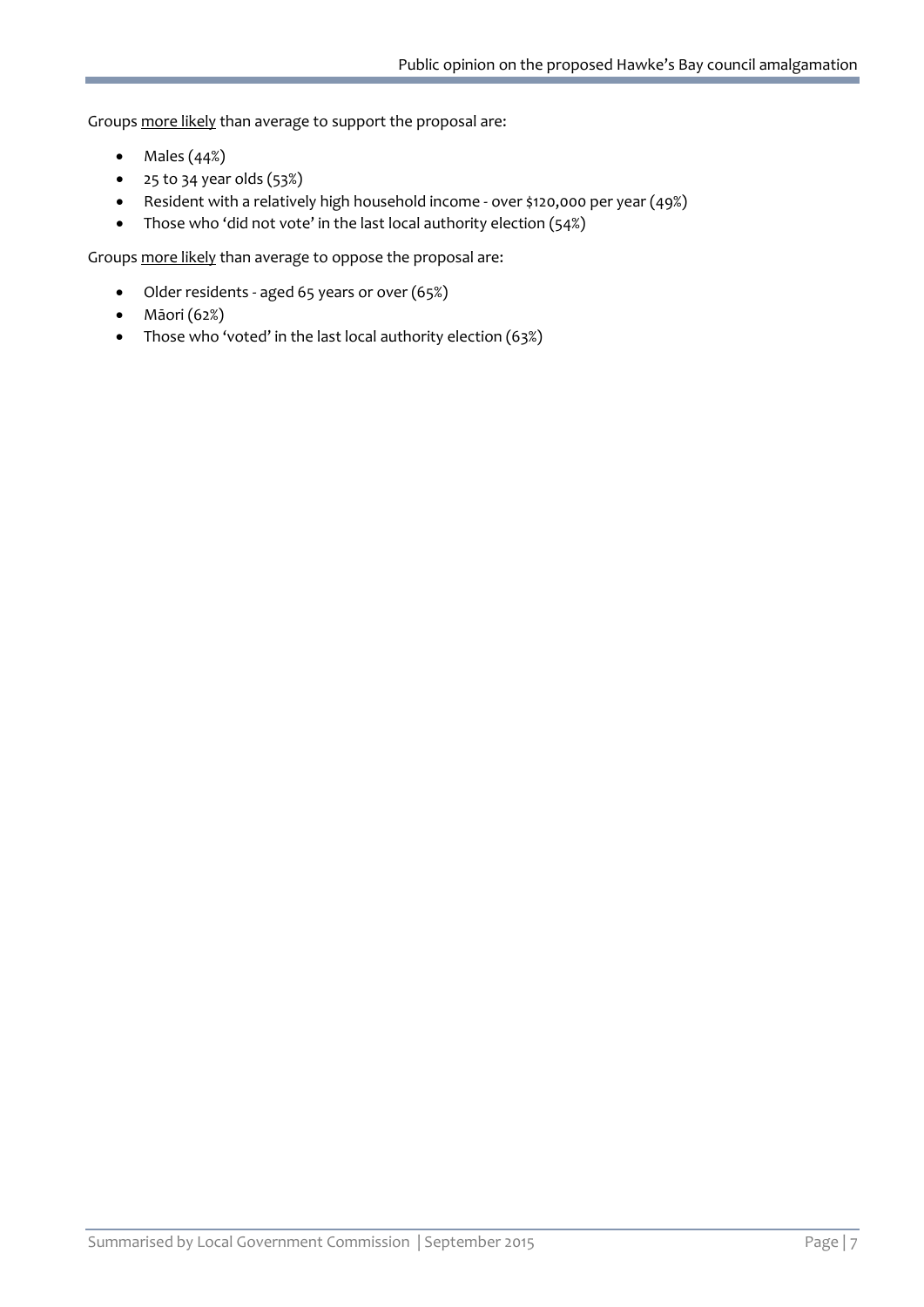## <span id="page-9-0"></span>Possible results of a region-wide referendum

We asked residents how likely they would be to vote in a referendum on the reorganisation of local government in the Hawke's Bay. As can be seen in the chart below, 90% of residents say they are very or quite likely to vote in a referendum. Likely participation is higher than average in Central Hawke's Bay District, and lower than average in Wairoa District and Rangitikei and Taupo.



**LIKELIHOOD TO VOTE IN A REGION-WIDE REFERENDUM**

Given usual levels of participation in local government, it's probable that residents are over-estimating their likelihood to vote in a referendum about amalgamation. For example, in 2012 52% and 64% of Nelson and Tasman residents participated in amalgamation referendums, respectively. In Nelson City, participation in the referendum was equivalent to participation in the 2013 local authority elections (also 52%). In Tasman District, participation in the referendum was 1.25 times higher than participation in the 2013 local authority elections (51%). On average across these two territorial authorities, the referendum participation rate was 1.12 times higher than the local authority election participation rate.

Voter turnout for the Hawke's Bay Region, Napier City, and Hastings District 2013 local authority elections was 48%. Participation was higher in Wairoa (62%) and Central Hawke's Bay (55%) Districts. If we assume participation in a Hawke's Bay referendum is broadly similar to the average participation across Nelson City and Tasman District in 2012 (i.e., 1.12 times the voter participation rate), this gives an estimated Hawke's Bay referendum participation rate of between 54% and 69%. This estimate is closest to the proportion of residents in the present survey who say they are 'very likely' to vote (i.e., 66% across the whole region).

Presented on the following two pages are possible referendum results under two different scenarios:

- 1. If all 'very likely' eligible voters participated in the referendum
- 2. If all 'quite and very likely' eligible voters participated participated in the referendum

Overall there is little difference in projected referendum outcome between the two scenarios.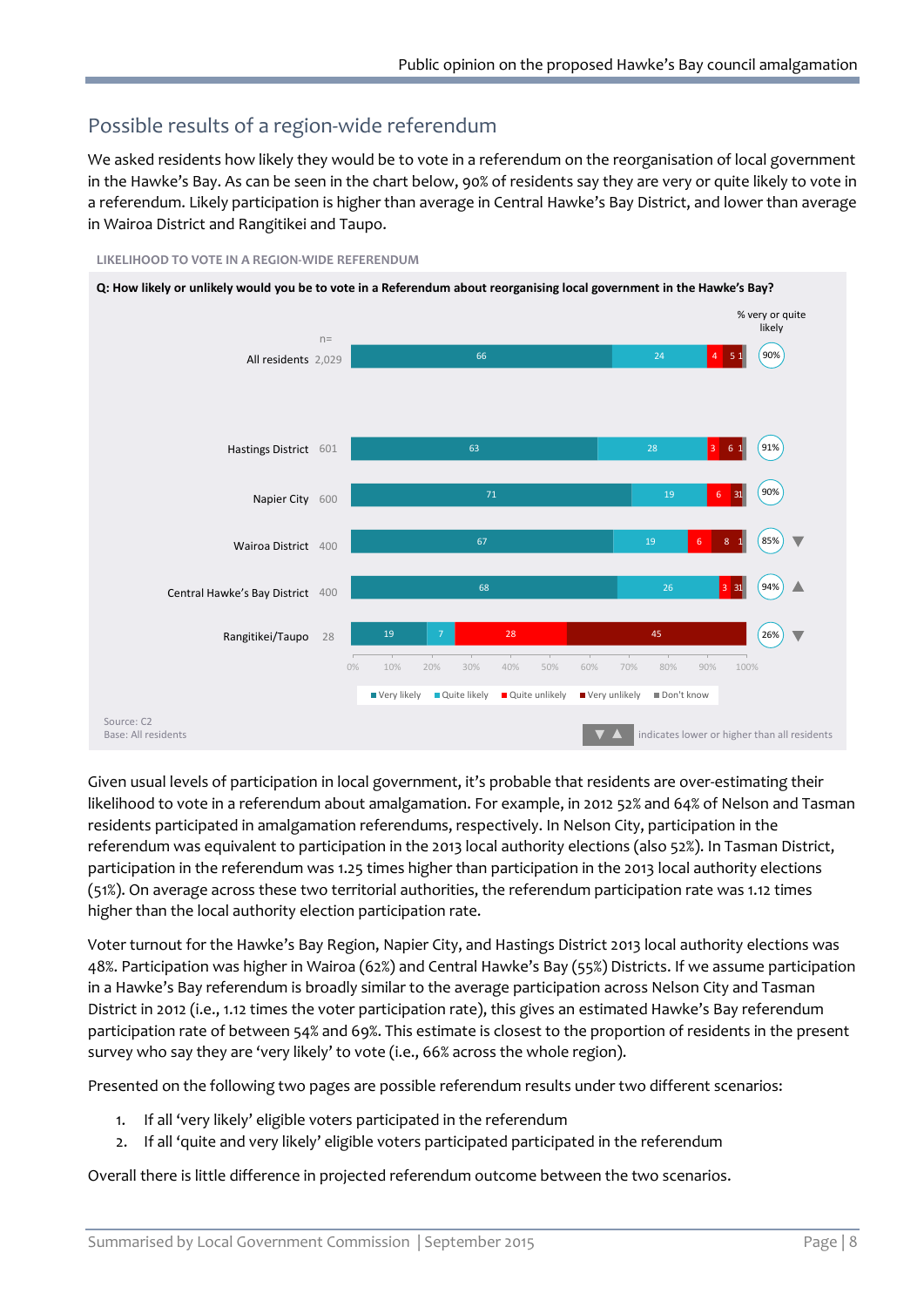#### Possible results of a referendum if all 'very likely' eligible voters participated

The chart below is based on those who say they are 'very likely' to vote in a referendum about reorganising local government in the Hawke's Bay. Similar to the approach used for a political poll, those who responded 'don't know' are excluded from the base.

If all those who say they are very likely to vote did participate, then around four in ten residents would support the proposal (39%), and almost six in ten would be against the proposal (61%).

Support would be higher than average among Hastings residents, while Napier and Wairoa residents would be more likely than average to oppose the proposal. The level of support among Central Hawke's Bay and Rangitikei and Taupo residents would be similar to the average (although note the Rangitikei and Taupo result is based on just six residents who say they are very likely to vote in a referendum).



**POSSIBLE RESULT OF A REGION WIDE REFERENDUM (VERY LIKELY TO VOTE)**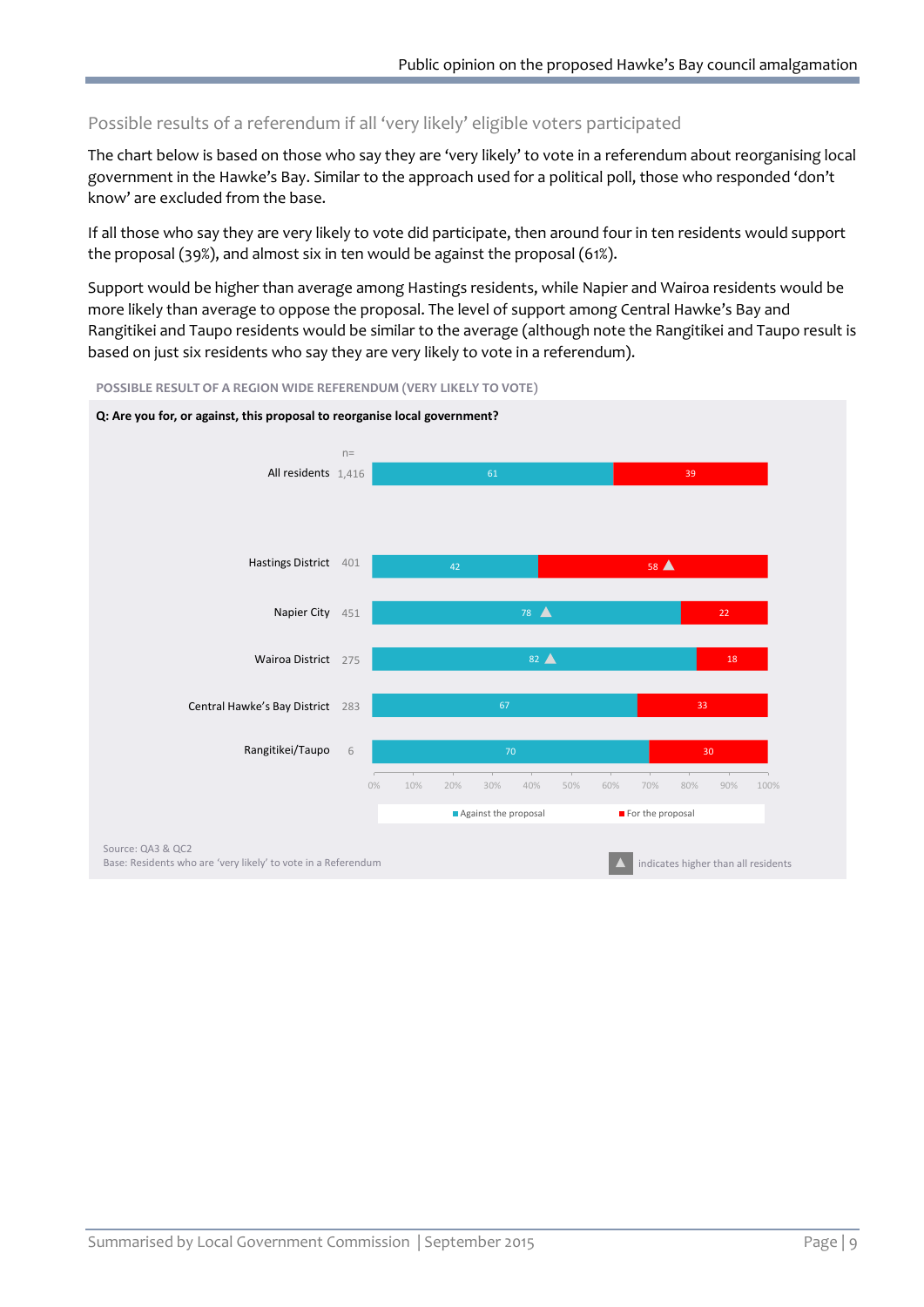#### Possible results of a referendum if all 'quite and very likely' eligible voters participated

The chart below is based on those who say they are 'quite' or 'very likely' to vote in a referendum about reorganising local government in the Hawke's Bay. Again, similar to the approach used for a political poll, those who responded 'don't know' are excluded from the base.

If all those who say they are very or quite likely to vote did participate, then around four in ten residents would support the proposal (41%), and almost six in ten would be against the proposal (59%).

Again, support would be higher than average among Hastings residents, while Napier and Wairoa residents would be more likely than average to oppose the proposal. The level of support among Central Hawke's Bay and Rangitikei and Taupo residents would be similar to the average (although note the Rangitikei and Taupo result is based on just eight residents who say they are very or quite likely to vote in a referendum).



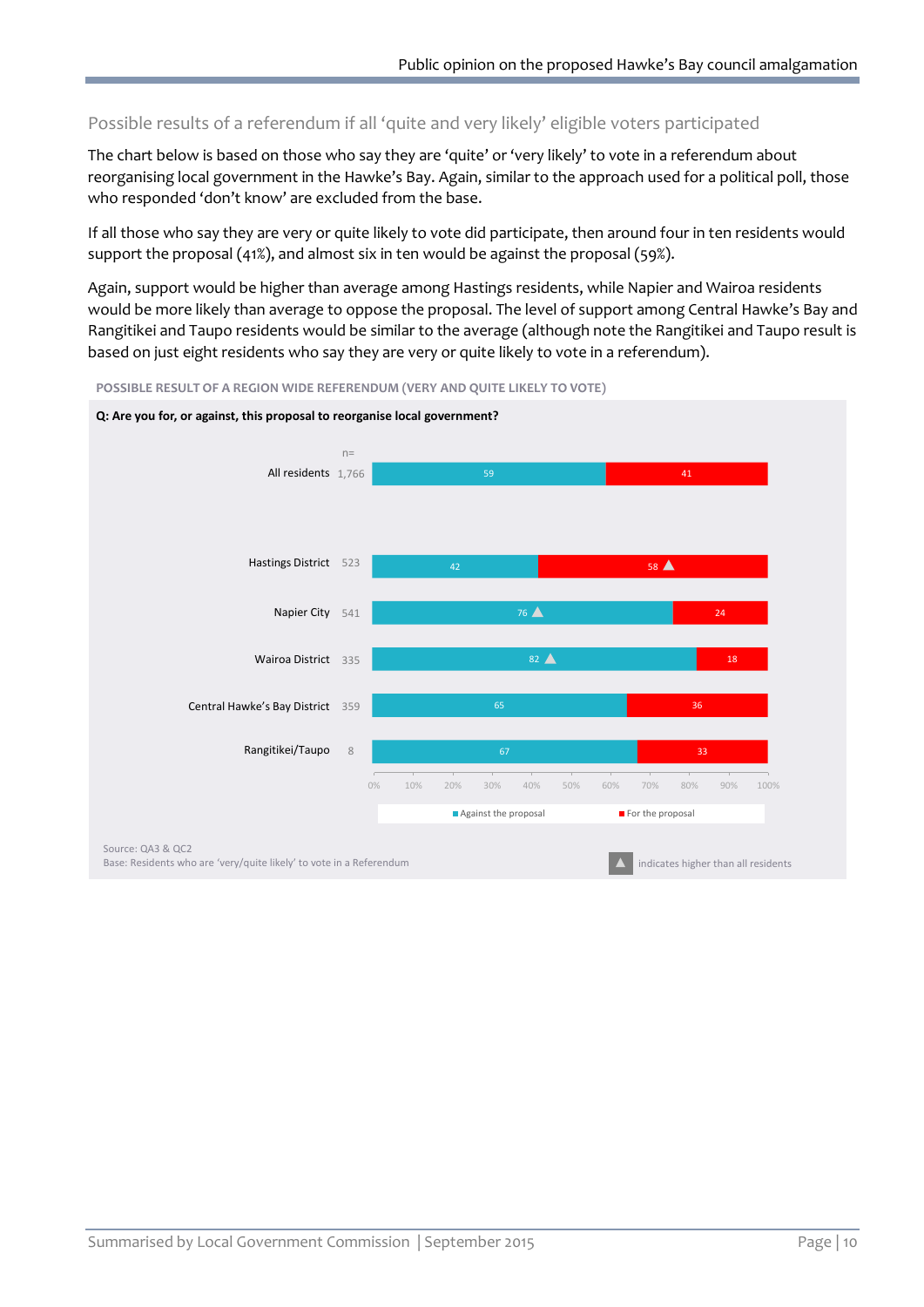# <span id="page-12-0"></span>5.0 Reasons for supporting the Commission's proposal

#### Residents who were for the proposal, were asked what their main reason was for supporting it.

MAIN REASONS FOR SUPORTING THE PROPOSAL BY AREA

|                                            | All<br>residents<br>$\%$ | <b>Hastings</b><br><b>District</b><br>% | Napier City<br>% | Wairoa<br><b>District</b><br>% | Central<br>Hawke's<br><b>Bay District</b><br>℅ | Rangitikei<br>and Taupo<br>% |
|--------------------------------------------|--------------------------|-----------------------------------------|------------------|--------------------------------|------------------------------------------------|------------------------------|
| Increases efficiency                       | 36                       | 38                                      | 31               | 20                             | 44                                             | $19(n=1)$                    |
| Gives one voice for the region             | 34                       | 35                                      | 37               | 16                             | 23                                             |                              |
| Improves infrastructure and the<br>economy | 17                       | 18                                      | 13               | 20                             | 19                                             | $19(n=1)$                    |
| Reduces the number of councils             | 16                       | 16                                      | 16               | 22                             | 14                                             | $44(n=2)$                    |
| Provides better services                   | 13                       | 12                                      | 18               | 19                             | 8                                              | $19(n=1)$                    |
| All of the above                           | $\mathbf{1}$             | 1                                       | $\overline{2}$   |                                |                                                |                              |
| Other reason                               | $\mathbf{1}$             | 1                                       | $\mathbf{1}$     | 3                              | $\overline{2}$                                 |                              |
| Don't know                                 | $\overline{2}$           | 1                                       | 4                | $\overline{2}$                 | $\overline{2}$                                 | $\overline{\phantom{a}}$     |
| Base $(n=)$                                | 636                      | 305                                     | 138              | 63                             | 125                                            | 5                            |

Source: B1

Base: Those who indicated they are for the Local Government Commission's proposal for reorganising local government in Hawke's Bay. Low base number of respondents in Rangitikei and Taupo, however approximately 80% of residents were interviewed. Note: Results shown in red are significantly lower than the average for all residents.

– Indicates 0%.

The main reasons for supporting the proposal are that it will increase efficiency (36%), and that it will give the region one voice (34%).

Hastings and Napier residents' main reasons for supporting the proposal are similar to the average.

Wairoa residents have a diverse range of reasons for supporting the proposal. Whereas, Central Hawke's Bay residents' primary reason for support is increased efficiency, and Rangitikei and Taupo residents also have one predominant reason for support - reducing the number of councils.

Groups more likely than average to say the proposal will 'provide better services' include:

- Females (19%)
- Asian residents (55%)
- Residents with a relatively low household income under \$30,000 per year  $(25%)$

Groups more likely than average to say the proposal will 'give one voice for the region' include:

- Māori (47%)
- Resident with a relatively high household income over \$120,000 per year (49%)

Those with an annual household income of \$80,001 to \$120,ooo are more likely than average to say the proposal will reduce the number of councils (26%), and increase efficiency (54%).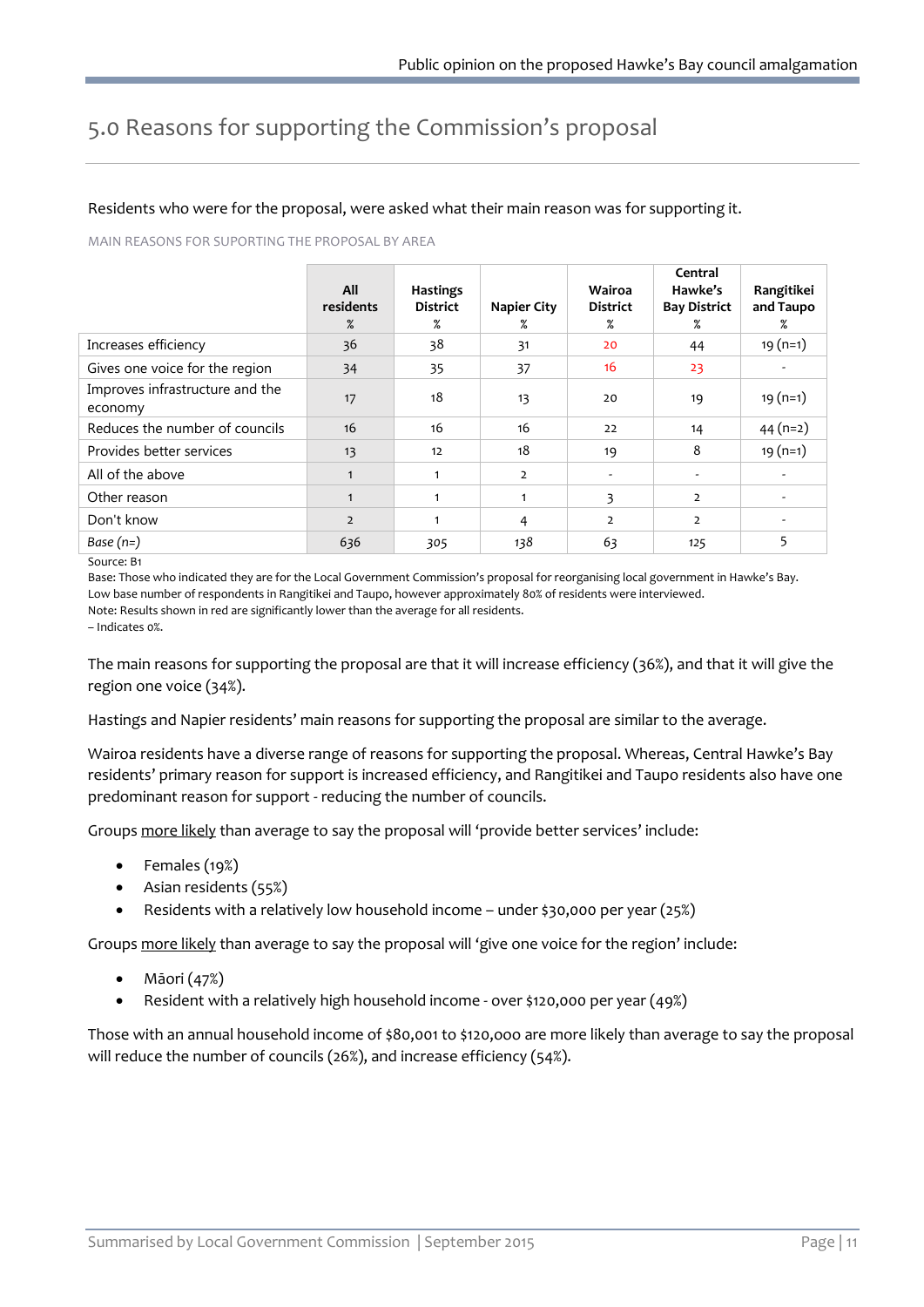# <span id="page-13-0"></span>6.0 Reasons for opposing the Commission's proposal

#### Residents who were against the proposal, were asked what their main reason was for opposing it.

MAIN REASONS FOR OPPOSING THE PROPOSAL BY AREA

|                                                                          |                  |                                    |                          |                           | Central<br>Hawke's       |                          |
|--------------------------------------------------------------------------|------------------|------------------------------------|--------------------------|---------------------------|--------------------------|--------------------------|
|                                                                          | All<br>residents | <b>Hastings</b><br><b>District</b> | <b>Napier City</b>       | Wairoa<br><b>District</b> | Bay<br><b>District</b>   | Rangitikei<br>and Taupo  |
|                                                                          | $\%$             | $\%$                               | %                        | $\%$                      | %                        | %                        |
| The current structure works well                                         | 26               | 24                                 | 33                       | 14                        | 11                       | $33(n=4)$                |
| Some local communities will lose out<br>under the proposal               | 23               | 22                                 | 18                       | 47                        | 39                       | $15(n=2)$                |
| Each area is distinct                                                    | 23               | 27                                 | 21                       | 20                        | 23                       | $30(n=4)$                |
| The proposal will reduce local<br>decision making                        | 20               | 22                                 | 18                       | 24                        | 22                       | $13(n=2)$                |
| There are costs or debt issues<br>associated with the proposal           | 19               | 13                                 | 27                       | 10 <sup>°</sup>           | 9                        | $9(n=1)$                 |
| All of the above                                                         | $\star$          | $\mathbf{1}$                       | $\overline{\phantom{a}}$ | $\star$                   | $\mathbf{1}$             | $\overline{\phantom{a}}$ |
| Amalgamation has not been<br>successful in other places i.e.<br>Auckland | $\mathbf{1}$     | $\overline{2}$                     | $\mathbf{1}$             | $\star$                   | $\star$                  |                          |
| Too big an area/too big for one<br>council                               | $\mathbf{1}$     | $\overline{2}$                     | $\star$                  | $\mathbf{1}$              | $\mathbf{1}$             |                          |
| Rates will increase                                                      | $\mathbf{1}$     | $\overline{2}$                     | $\star$                  | $\ast$                    | $\sim$                   | $\overline{\phantom{a}}$ |
| Lack of information                                                      | $\star$          |                                    | ÷,                       | $\overline{\phantom{a}}$  | $\overline{2}$           | $\overline{a}$           |
| Wairoa should not be<br>included/opposed Wairoa being<br>included        |                  |                                    |                          | $\mathbf{1}$              | ٠                        |                          |
| Other reason                                                             | $\overline{2}$   | 3                                  | $\overline{2}$           | $\mathbf{1}$              | $\overline{2}$           | $\frac{1}{2}$            |
| Don't know                                                               | $\mathbf{1}$     | $\mathbf{1}$                       | $\mathbf{1}$             | $\mathbf{1}$              | $\overline{\phantom{a}}$ | $\frac{1}{2}$            |
| Base $(n=)$                                                              | 1,263            | 252                                | 437                      | 313                       | 248                      | 13                       |

Source: B2

Base: Those who indicated they are opposed to the Local Government Commission's proposal for reorganising local government in Hawke's Bay. Low base number of respondents in Rangitikei and Taupo, however approximately 80% of residents were interviewed. Note: Results shown in green are significantly higher than the average for all residents. Results shown in red are significantly lower than the average for all residents.

\* Less than 0.5%, but greater than 0%.

– Indicates 0%.

Overall, a diverse range of reasons are given for opposing the proposal. Around one quarter say the current structure works well (26%), and around two in ten 'opposing' residents give other reasons such as local communities will lose out (23%), each area is distinct (23%), it will reduce local decision making (20%), and there will be cost or debt issues (19%).

Reasons for opposing the proposal differ by area. Wairoa and Central Hawke's Bay residents are most likely to oppose the proposal because they believe some local communities will lose out. Napier residents' two main reasons for opposition are that the current structure works well, and there are costs or debt issues associated with the proposal. Rangitikei and Taupo residents' two main reasons for opposition are that the current structure works well, and each area is distinct.

Groups more likely than average to say that 'some local communities will lose out under the proposal' include: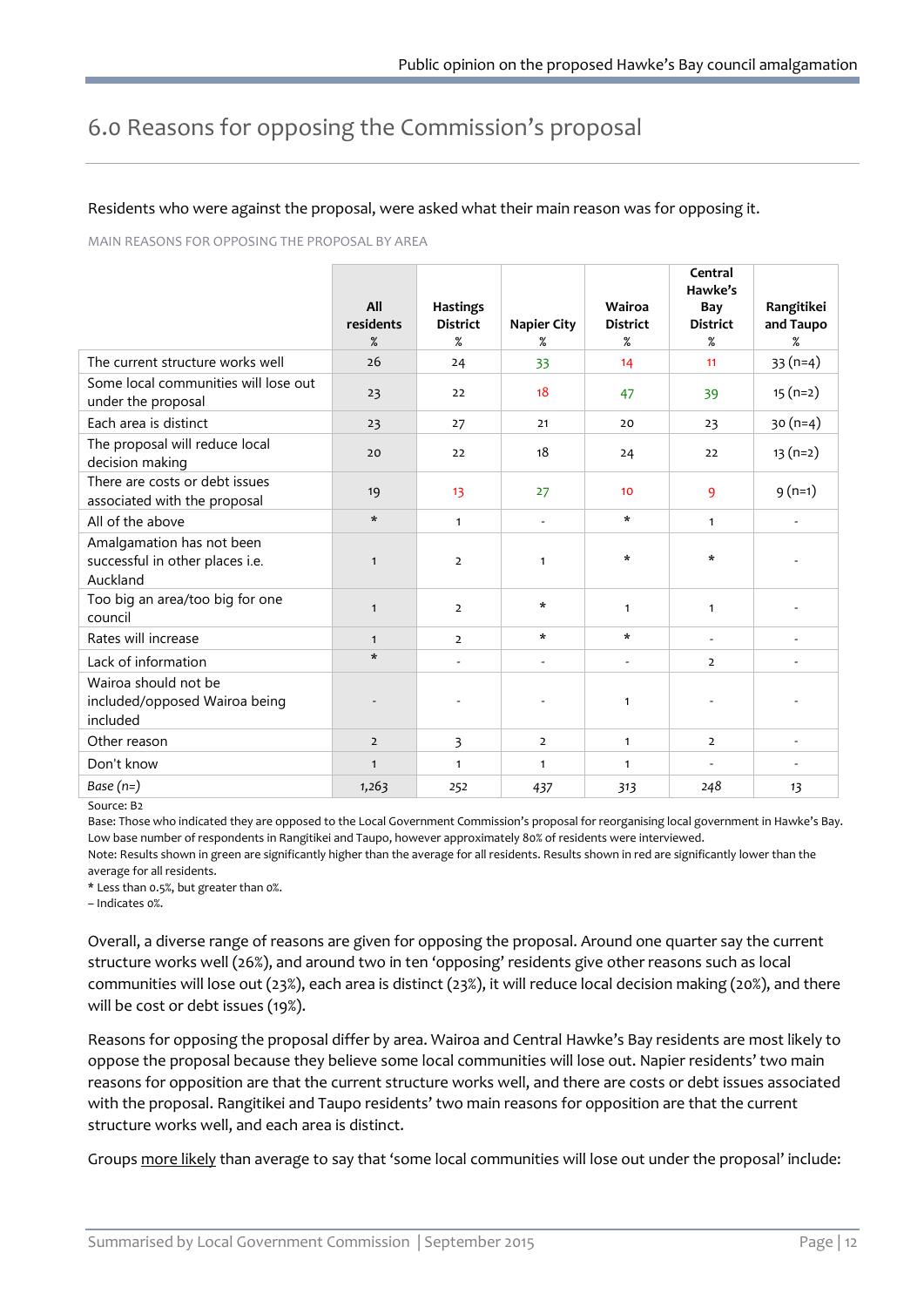- 55 to 64 year olds (29%)
- Resident with a relatively high household income over \$120,000 per year (34%)

Groups more likely than average to say that 'there are costs or debt issues associated with the proposal' include:

- $\bullet$  55 to 64 year olds  $(25%)$
- Residents with an annual household income of \$80,001 to \$120,ooo (27%)

Older residents aged 65 year or over are more likely than average to say the current structure works well (32%), and rates will increase (2%). And Non-NZ Europeans are more likely than average to say each area is distinct (34%).